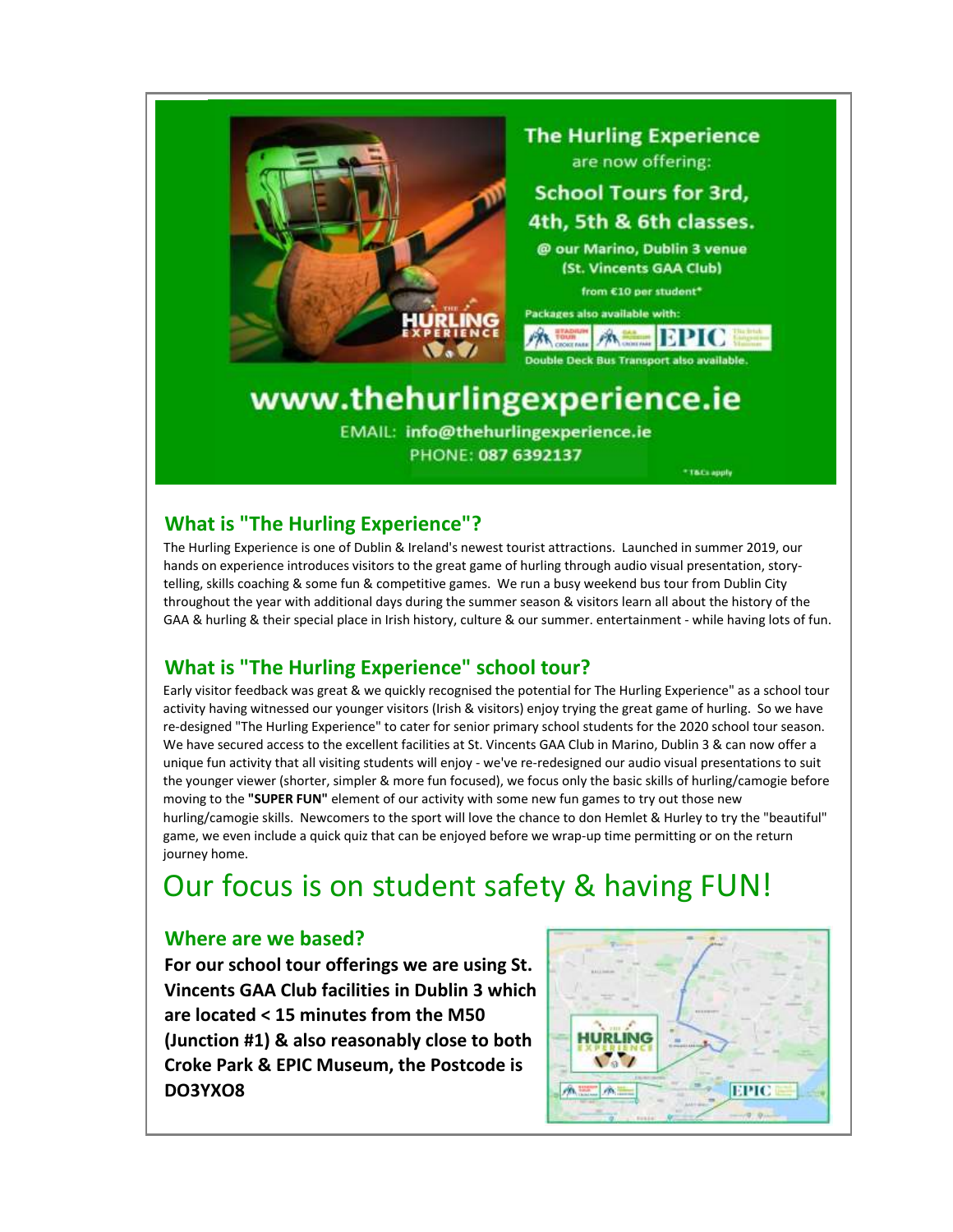### **More information**

- 1) On arrival our trained & garda vetted coaches will look after everything. Teachers can participate if they so choose or else relax & watch from the sidelines as the fun begins - free tea & coffee (& a few buns) are provided for teachers.
- 2) We supply all helmets, hurleys, sliotars & other equipment we use a moulded boss hurley & wall ball sliotars (both softer than normal hurling equipment) to ensure participant safety. We also ask all participants to wear helmets while the activities are in progress.
- 3) We have both indoor & outdoor facilities to cater for all weather conditions for outdoors we use an all-weather skills. area so students are unlikely to get mucky but we do encourage students to bring football boots if they have them or a 2nd pair of runners. It is also a good idea to bring a change of clothes in case we get caught in a shower but we'll keep a close eye on weather conditions & try to avoid this.
- 4) We have full public liability insurance for all our venues.
- 5) We have ample space for coach parking
- 6) We can also provide bus transport from our own fleet, see some more information below. A key attraction of our bus transport is that we have in-built widescreen TVs (5of) & can entertain students from the minute we depart until safe arrival home - we are happy to take input on what we show on-board, we'll do our very best to accomodate all requests.
- 7) We can also organise extra activities, let us know what you are thinking & we'll come up with the options & prices -Croke Park & EPIC (The Irish Emigration Museum) are located within close proximity of St. Vincents GAA & can easily be incorporated into a 6 or 7 Hr itinerary start to finish. See some available tour options on the next page.
- 8) We can also help organise food, again let us know your requirements & we'll explore local options & a suitable place to eat as part of your itinerary, we do not allow food or drinks on our buses.
- 9) For "The Hurling Experience" activity we typically run two sessions daily 10.00 12.00 & 12.15 14.15 but will try & be flexible to accommodate your tour schedule.
- 10) Photos & video are a big part of our regular tourist offering but we understand the GDPR & Child Welfare requirements of schools so please let us know what you want us to do in that regard.
- 11) We've specifically designed our school tour offering for senior primary school classes (3rd to 6th inclusive) but if you have younger students joining you let us know in advance & we'll add in some specific activities to ensure they are fully entertained throughout.
- 12) We are offering a reduction of 17% for April bookings (only €10 Per Student) & a reduction of 10% (only €10.80 Per Student) for the 1st two weeks of May - this is specifically for "The Hurling Experience" activity & is based on ~50 students attending.
- 13) We offer a unique & unforgettable school tour & ensure our friendly & fully trained staff will look after your students from the minute they arrive to departure time. We are here to help, let us know of any questions.

## **Bus Transport (Double Deck) also available**



78 Seater Volvo Wrights Gemini (Double Deck) for Hire Newly upholstered & fully seat belted.

5 X Widescreen TV Screens for in-journey entertainment.

Fully maintained & RSA certified

Reduced Emissions Bus (Euro IV Standard) TREDUCED EMMISIONS BUS

www.thehurlingexperience.ie EMAIL: Info@thehurlingexperience.ie PHONE: 087 6392137